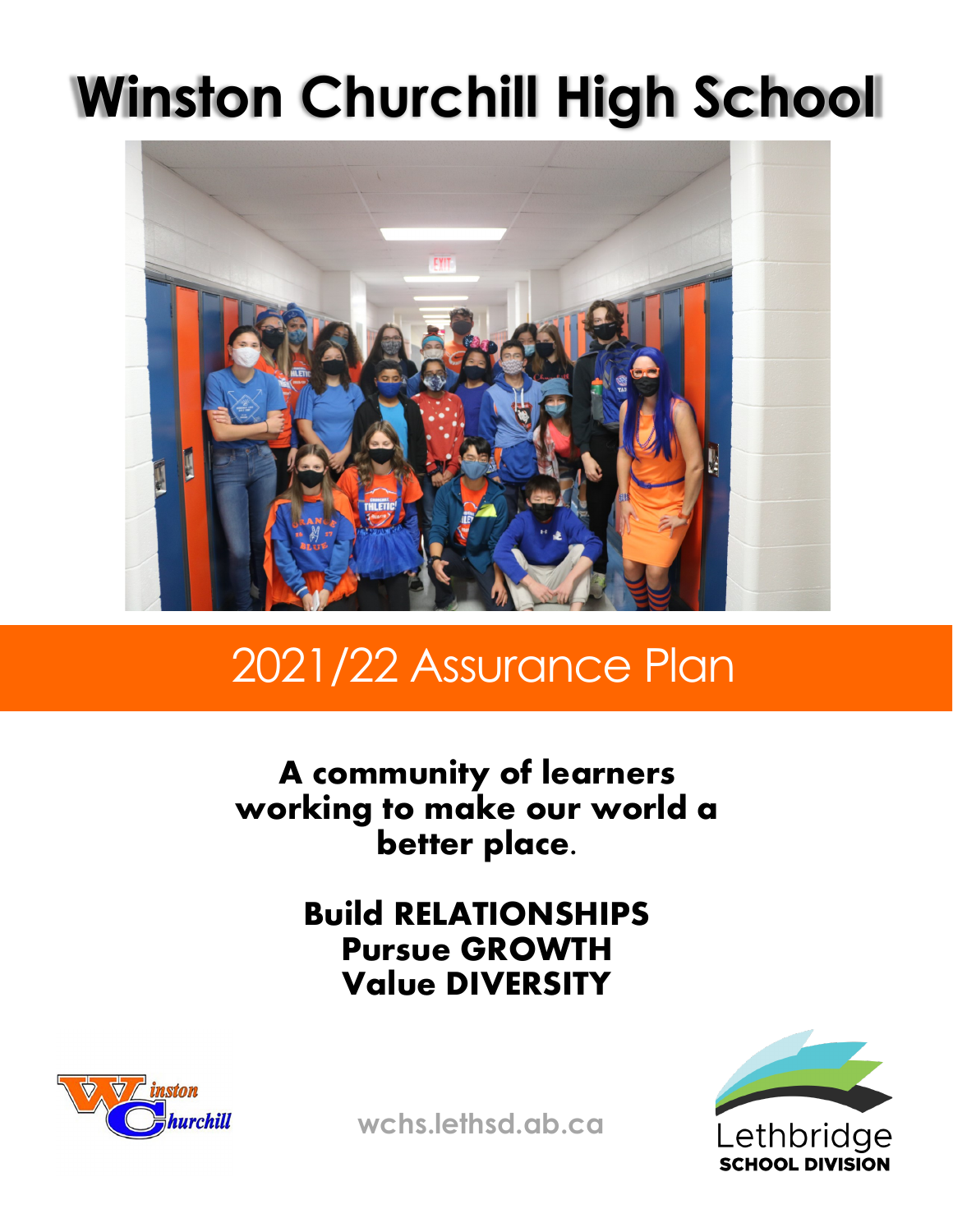### **ASSURANCE PLANNING**

**This is the first year that all planning and reporting in Lethbridge School Division follows the provincial assurance framework. It is a balanced approach to accountability with the goal of continual improvement and enhanced public assurance.** 

**Lethbridge School Division still has three priorities: Achievement, Inclusion, Innovation**

**The three priorities are identified in each of the provincial Assurance Domains.** 



#### **SCHOOL CONTEXT**

Description of the school context. Eg. Size, grade configuration, demographics (if appropriate), strengths and highlights, challenges.

Winston Churchill High School is a vibrant and energetic learning community that is sincerely student focused. We are proud of our diverse population and continue to focus on creating an inclusive learning environment. We have approximately 935 students across four grade levels; grades 9 through 12.

Our school vision: *A community of learners, working to make our world a better place*. We wholeheartedly believe that we are all learners in our community and that we can positively impact the world around us. Our mission: Build Relationships, Pursue Growth, Value Diversity. Churchill is a learning community committed to growth; we aim to be a little better today than we were yesterday. We endeavor to create an environment where thinking critically, creatively, and empathetically are a way of being. We are not satisfied with the status quo and understand that building positive relationships for the purpose of learning creates a safe environment where individuals can be curious, ask why, and aim to grow. We are committed to creating an anti-racist and anti-oppressive learning community, challenging our preconceived ideas about education, teaching, and learning.

We are proud of the many opportunities we provide our students, which include International Baccalaureate Program (IB) and our Limited Formal Schooling Program (LFS). We welcome learners from all over the world and choose to believe that learning English as a Second Language is a strength, not a deficit. We are proud that our IB program continues to grow as we encourage students to challenge themselves academically. A growing IB Program and a growing population of students for whom English is their second language presents some challenges to our school structures, however it is a challenge we welcome.

Over the past 19 months, our world has faced the challenge of navigating a pandemic. We see real impacts on students, staff, and families and are committed to supporting our learning community through an incredibly challenging time. Recognizing that our community has been in a heightened state of arousal for over a year and half means taking care of the social and emotional needs of our students while continuing to focus on creating culture of thinking. This is a challenge.

Churchill is a school committed to building positive school culture. Our Leadership Class has 95 students (over 10% of our student population). They are all working to make our learning community one that cares, supports, and encourages all.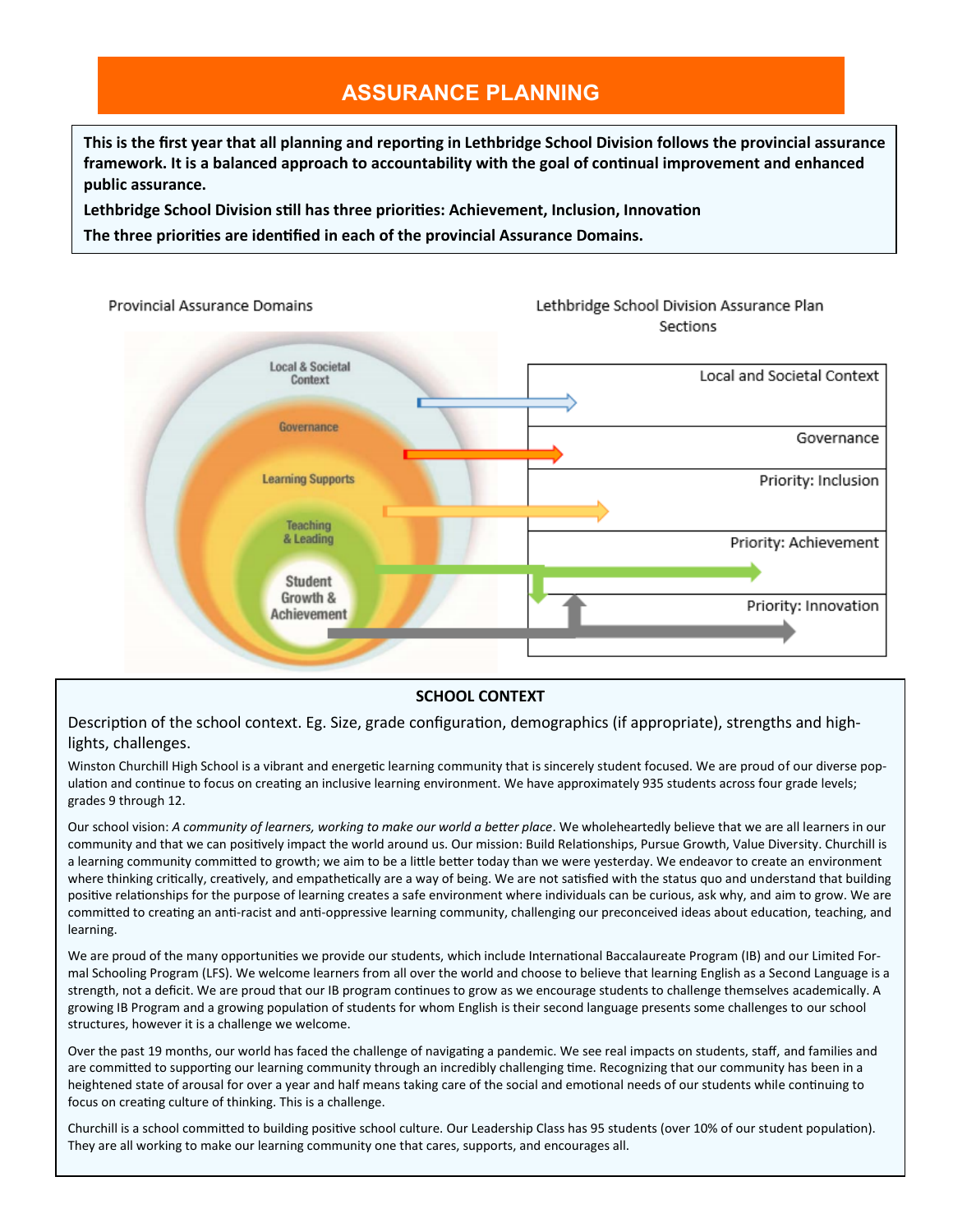#### **DIVISION PRIORITIES**

#### **Achievement Innovation**

#### **Domain: Student Growth and Achievement**

#### **OUTCOMES:**

- 1. Students achieve prescribed provincial learning outcomes, demonstrating strengths in literacy and numeracy.
- 2. Student apply knowledge, understanding and skills in real life contexts and situations.
- 3. Students advance reconciliation by acquiring and applying foundational knowledge of Indigenous experiences. The school applies the resources needed to support Indigenous student achievement.
- Alberta's students are successful.
- First Nations, Métis and Inuit
- students in Alberta are successful.

**PROVINCIALGOALS**

- 4. Students are active, healthy and well.
- 5. Students demonstrate understanding and respect for the uniqueness of all learners.
- 6. Students use ongoing assessment feedback to reflect continuously on their progress and set new learning goals.

#### Performance Measures

Students achieve student learning outcomes and demonstrate proficiency in literacy and numeracy (local and provincial assessment) Accountability pillar outcomes relative to achievement of all students and growth in Indigenous outcomes

Provincial Assurance Survey measure of citizenship

Provincial Assurance Survey measure of engagement

| Goal                                                                                               | <b>Study/Resources</b>                                                                                                                                                                          | <b>Strategies</b>                                                                                                                                                                                                                                                   | <b>Measures</b>                                                                                                                                                   |
|----------------------------------------------------------------------------------------------------|-------------------------------------------------------------------------------------------------------------------------------------------------------------------------------------------------|---------------------------------------------------------------------------------------------------------------------------------------------------------------------------------------------------------------------------------------------------------------------|-------------------------------------------------------------------------------------------------------------------------------------------------------------------|
| Implement practices that foster a<br>deep understanding of number<br>sense                         | Mental Math and Logic Resource<br>Rational numbers and mental<br>math<br>Numeracy Lead Teacher                                                                                                  | MIPI assessment and analysis of re-<br>sults-Sept./Oct.<br>Grade 9-mental math practice every-<br>day<br>Participate in High School Numeracy<br>Committee<br>Create a department numeracy in-<br>quiry question<br>Develop and review school based<br>numeracy plan | MIPI results-post assessment<br>(following year)<br>Develop and review school based<br>numeracy plan                                                              |
| Students are active, healthy, and<br>well                                                          | <b>Trauma Informed Practice</b><br>Wellness Team-Teacher Coun-<br>sellor, Family School Liaison Coun-<br>sellor, Indigenous Grad Coach,<br>Student Support,<br>Students enRoute (Aaron Becking) | Our Wellness Team is providing<br>Universal strategies to teachers<br>and direct teaching to classes<br>Providing opportunities for stu-<br>dents in 12<br>School wide Youth En Route Initia-<br>tive                                                               | Observable change in student<br>ability to self-regulate<br>Data collected from roundtable<br>discussions                                                         |
| Students apply knowledge, under-<br>standing, and skills in real life con-<br>texts and situations | Creating Cultures of Thinking by<br><b>Ron Ritchart</b>                                                                                                                                         | Complete shift of our K&E<br>Program<br>-Aquaponics, Bike<br>Maintenance<br>Direct teaching and<br>connection to real life contexts<br>12 Time student access<br>Incorporating "Thinking<br>Routines into staff PL                                                  | Observable change in student<br>engagement (attendance)<br>Data collected from roundtable<br>discussions with our K&E students                                    |
| Students advance reconciliation                                                                    | John Chief Calf, Juliette<br>Toledo, Kade Hogg, Genevieve<br>Ahart, Craig Findlay, Yvette Low-<br>en, WCHS Admin Team, Dr. Farha<br>Shariff, AR Committee<br><b>WCHS English Department</b>     | School wide learning session<br>about Anti-Racism<br>Staff PL connected to<br>Indigenous Ways of Knowing<br>In class presentations about Indig-<br>enous Ways of Knowing                                                                                            | Common language and<br>Common understanding of Indige-<br>nous history<br>Observable shift in student and<br>staff conversation about Truth<br>and Reconciliation |
| Students engage in culturally rele-<br>vant literacies and engage in literacy<br>at home           | Multi-modal literacies; novels,<br>short stories, oral story telling,<br>TikToks, videos<br>Diverse texts available to students<br>in the LC and in classrooms                                  | Increasing time for student<br>choice reading<br>Having students engage with<br>different texts to create a<br>connection to texts and to<br>others<br>Reading option on timetable                                                                                  | Anecdotal evidence of students<br>participating in class and self-<br>perception of engagement in<br>literacy<br><b>Enrollment numbers in Reading</b><br>15, 25   |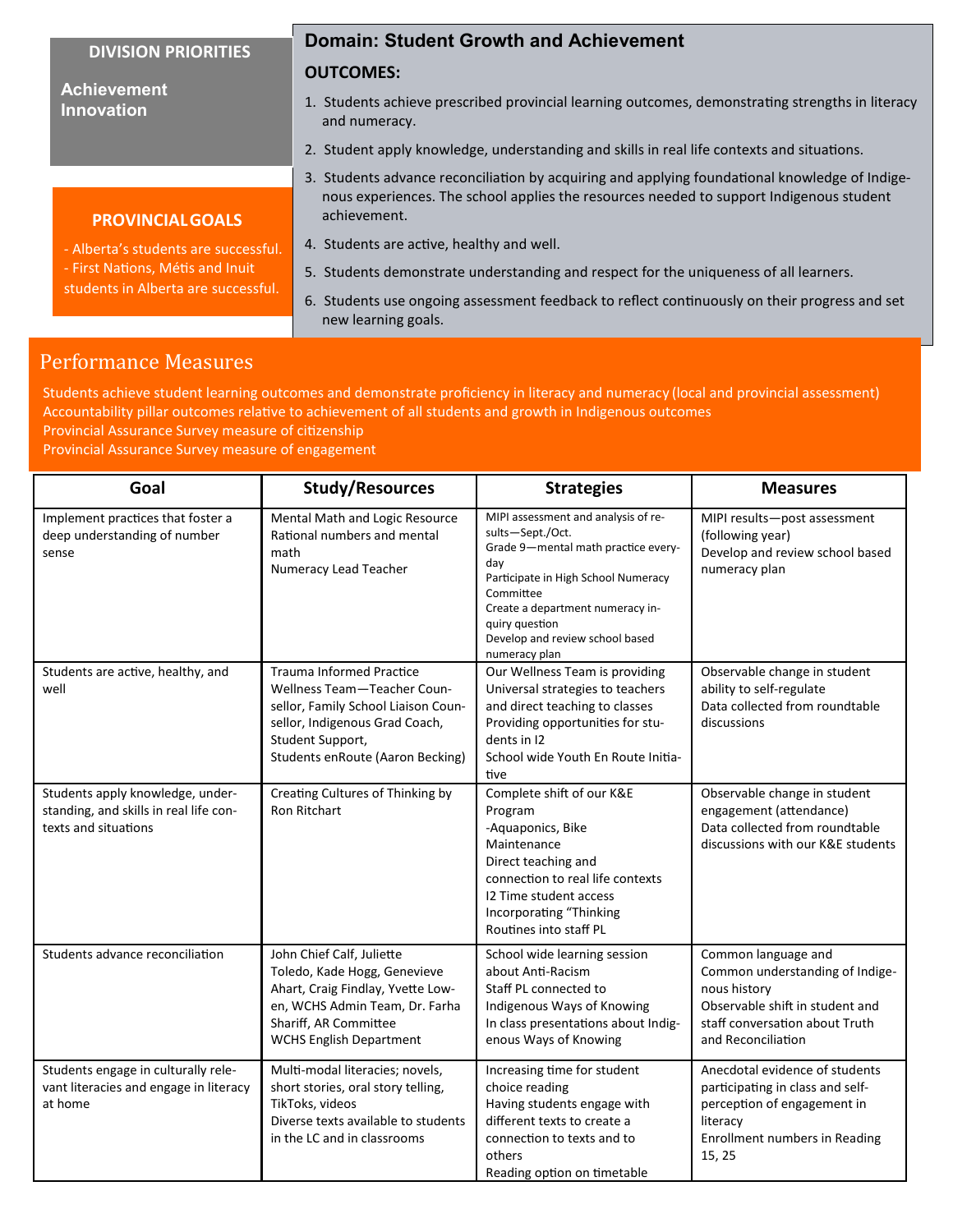#### **DIVISION PRIORITIES**

#### **Inclusion**

#### **PROVINCIALGOALS**

- Alberta's students are successful.

**Domain: Learning Supports**

#### OUTCOMES:

- 1. Learning environments are welcoming, caring, respectful and safe.
- 2. Learning environments are adapted to meet learner needs.
- 3. There is a shared understanding of an inclusive school.
- 4. Students and families work in collaboration with the school to support learning.
- 5. Schools access services when possible to enhance conditions required for optimal learning.

- First Nations, Métis and Inuit students in Alberta are successful.

#### Performance Measures

Provincial Assurance Survey measure of safe and caring schools. Provincial survey measure of student inclusion.

Provincial survey measure of access to supports an services

| Goal                                                                                                                                                                                                  | <b>Study/Resources</b><br>$\bullet$                                                                                                              | <b>Strategies</b>                                                                                                                                                                                                                                                 | <b>Measures</b>                                                                                                                                                                    |
|-------------------------------------------------------------------------------------------------------------------------------------------------------------------------------------------------------|--------------------------------------------------------------------------------------------------------------------------------------------------|-------------------------------------------------------------------------------------------------------------------------------------------------------------------------------------------------------------------------------------------------------------------|------------------------------------------------------------------------------------------------------------------------------------------------------------------------------------|
| Continue to support and<br>implement Universal Design<br>for Learning which includes:<br>Self-regulation<br>Trauma-informed prac-<br>tice<br><b>Classroom Profiles</b><br><b>Universal Strategies</b> | <b>Shelley Moore</b><br>Learning Support Teachers (LST)<br><b>Teacher Counsellor</b><br>School Pyramids of Intervention                          | LST-support within classrooms<br>and provide information to<br>teachers and support staff<br>Teacher Counsellor-universal<br>and targeted supports for stu-<br>dents, provide information and<br>support to teachers<br>Inclusion Fridays during T2 (LST<br>Lead) | Regulated & focused class-<br>rooms<br>Common language<br>Improvement in student<br>learning, tied to<br>individualized plans<br>Increased opportunities for<br>student engagement |
| Our learning environment is<br>welcoming, caring,<br>respectful, and safe                                                                                                                             | Year long PL with<br>Dr. Farha Shariff from the UofA<br><b>Trauma Informed Practice</b><br>Leadership Students<br>Youth Engagement Officer       | Universal Programming-<br><b>Wellness Team and Admin Team</b><br>Re-introduction of designated<br>Advisor time<br>I2 (Individualized Instruction<br>Time)<br>Use of Teams to connect with<br>students<br>Connection with Immigrant<br>Services                    | Student engagement<br>Student anecdotal<br>feedback                                                                                                                                |
| Our learning environments<br>are adapted to meet learner<br>needs                                                                                                                                     | <b>Shelley Moore</b><br>Learning Support Teachers (LST)<br><b>Teacher Counsellor</b>                                                             | <b>Inclusion Fridays</b><br>Learning Sessions with Dr.<br>Shariff<br>Coffee with the Counsellors<br>Learning Commons Philosophy<br>Room 50-Wellness Room                                                                                                          | Students with<br>neurodiversity are engaged<br>in a wide range of classes<br>and learning opportunities                                                                            |
| We have a shared under-<br>standing of an inclusive<br>school environment                                                                                                                             | <b>WCHS Admin Team</b><br><b>Shelley Moore</b><br>Learning Support Teachers (LST)<br><b>Teacher Counsellor</b>                                   | <b>Inclusion Fridays</b><br>Learning Sessions with Dr.<br>Shariff<br>Coffee with the Counsellors<br><b>ESL Committee</b><br>Parent School Council is a<br>learning community                                                                                      | Common language<br>Observable shift in role of<br><b>Learning Support Teachers</b>                                                                                                 |
| Increase parent engage-<br>ment to support student<br>success                                                                                                                                         | Community supports-share<br>with families<br>https://<br>www.cyfcaregivereducation.ca/<br>virtual-education<br>Parent School Council<br>The Loop | Share helpful resources with<br>Parents<br>Gather feedback from our<br>parent community                                                                                                                                                                           | Increase in WCHS family<br>use of community health/<br>mental health resources<br>Observable decrease in<br>crisis intervention from the<br>school                                 |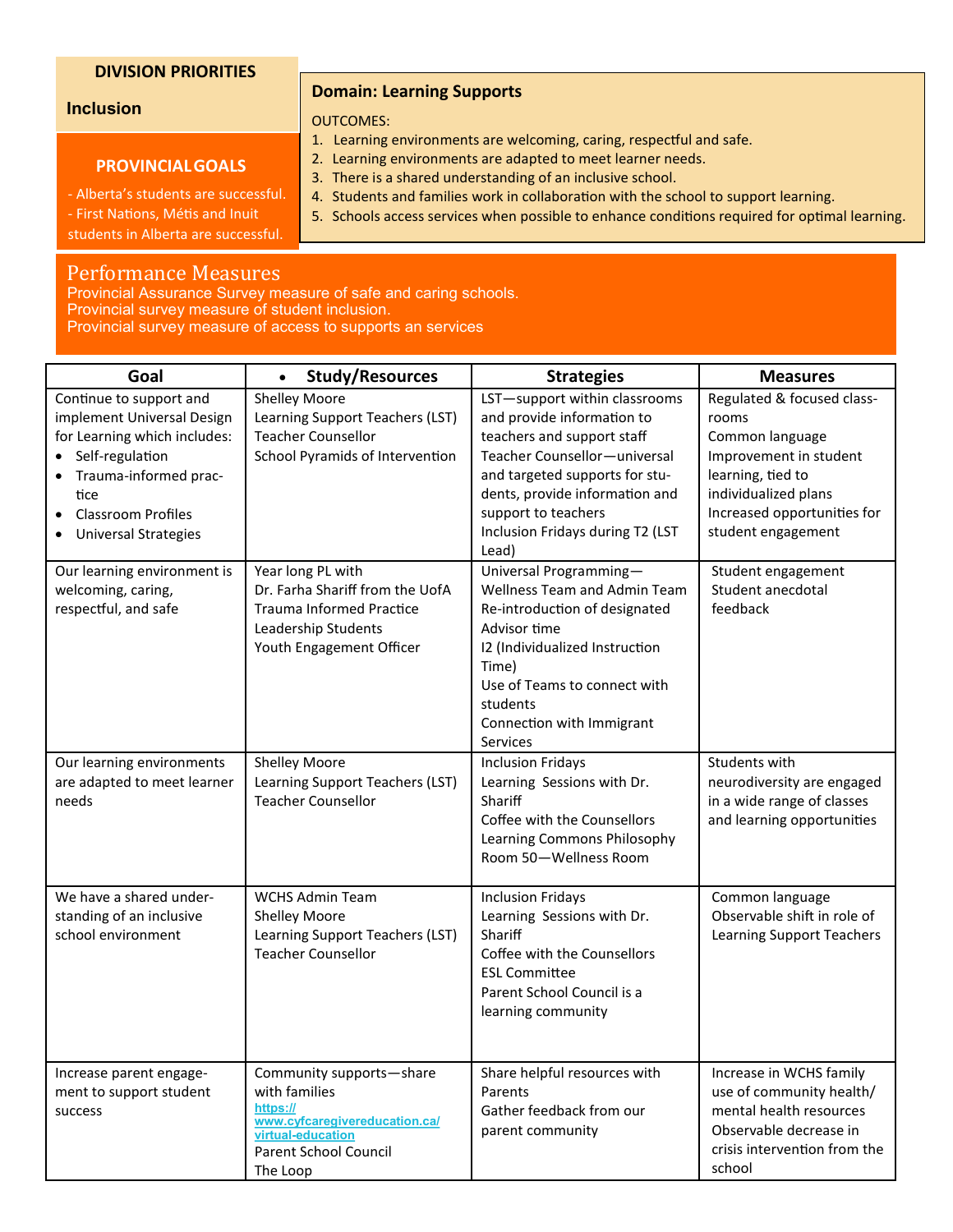#### **DIVISION PRIORITIES**

#### **Achievement Innovation**

#### **PROVINCIALGOALS**

- Alberta has excellent teachers and school leaders

#### Performance Measures

Provincial Assurance Survey measure of educational quality

| Goal                                                                                                                                                    |                                                                                                                                                                                  |                                                                                                                                                                                                                                                                                         | <b>Measures</b>                                                                                                                    |
|---------------------------------------------------------------------------------------------------------------------------------------------------------|----------------------------------------------------------------------------------------------------------------------------------------------------------------------------------|-----------------------------------------------------------------------------------------------------------------------------------------------------------------------------------------------------------------------------------------------------------------------------------------|------------------------------------------------------------------------------------------------------------------------------------|
|                                                                                                                                                         | <b>Study/Resources</b>                                                                                                                                                           | <b>Strategies</b>                                                                                                                                                                                                                                                                       |                                                                                                                                    |
| Staff continue to develop<br>their professional practice<br>through collaborative en-<br>gagement                                                       | Inquiry templates<br>Inquiry Topics-Shared Docu-<br>ment for all staff to support<br>collaboration between staff<br>interested in similar topics                                 | Time scheduled for collabora-<br>tive groups on PL days<br>T2 Time collaborative oppor-<br>tunities; Inclusion Fridays,<br>Coffee with the Counsellors,<br>Anti-Racism (AR) Committee<br>Dialogues on Growth (DOG)<br>Committee                                                         | Staff engagement<br>Observable change in instruc-<br>tional practice                                                               |
| School professional learning<br>plan will center on creating a<br>culture of thinking that uses<br>an anti-racist and anti-<br>oppressive lens          | Year long PL with<br>Dr. Farha Shariff from the<br>UofA<br>Start Here, Start Now: A<br>Guide to Antibias and Antirac-<br>ist work in Your School Com-<br>munity by Liz Kleinrock | AR Committee to meet 5<br>times with Dr. Shariff and 4<br>times independently<br>School wide presentation<br>from Dr. Shariff                                                                                                                                                           | Increased awareness and<br>conversations that highlight<br>and address inequities within<br>our current system                     |
| Create a culture of learning<br>where staff are engaging in<br>professional learning driven<br>by their curiosity and wonder                            | Inquiry templates<br>Inquiry Topics-Shared Docu-<br>ment for all staff to support<br>collaboration between staff<br>interested in similar topics                                 | Leadership Committee<br>Time scheduled for collabora-<br>tive groups on PL days<br>T2 Time collaborative oppor-<br>tunities; Inclusion Fridays,<br>Coffee with the Counsellors,<br>Anti-Racism (AR) Committee                                                                           | Staff engagement and<br>involvement in committee<br>work, T2 opportunities, and<br><b>Inquiry Question Process</b>                 |
| Staff are confident to respond<br>to the unique learning needs,<br>interests, and cultural, social,<br>emotional, and economic<br>circumstances for all | Year long PL with<br>Dr. Farha Shariff from the<br>UofA<br><b>Trauma Informed Practice</b><br><b>Counselling Team</b>                                                            | Our Wellness Team is provid-<br>ing Universal strategies to<br>teachers and direct teaching<br>to classes<br>Coffee with the Counsellors<br>during T2<br>Counselling team supports<br>targeted students with emo-<br>tional and social supports,<br>economic and community<br>referrals | Anecdotal responses from<br>students and staff<br>Engagement in class<br>Observable change in student<br>ability to self regulate1 |

**Domain: Teaching and Leading** 

OUTCOMES:

- Staff respond with skill and competence to the unique learning needs, interests, and cultural, social and economic circumstances of all.
- Staff improve their professional practice through collaborative engagement
- Professional learning programs prepare staff to meet the standards for professional practice
- Teachers and leaders use a range of data arising from their practice to inform continuous learning.